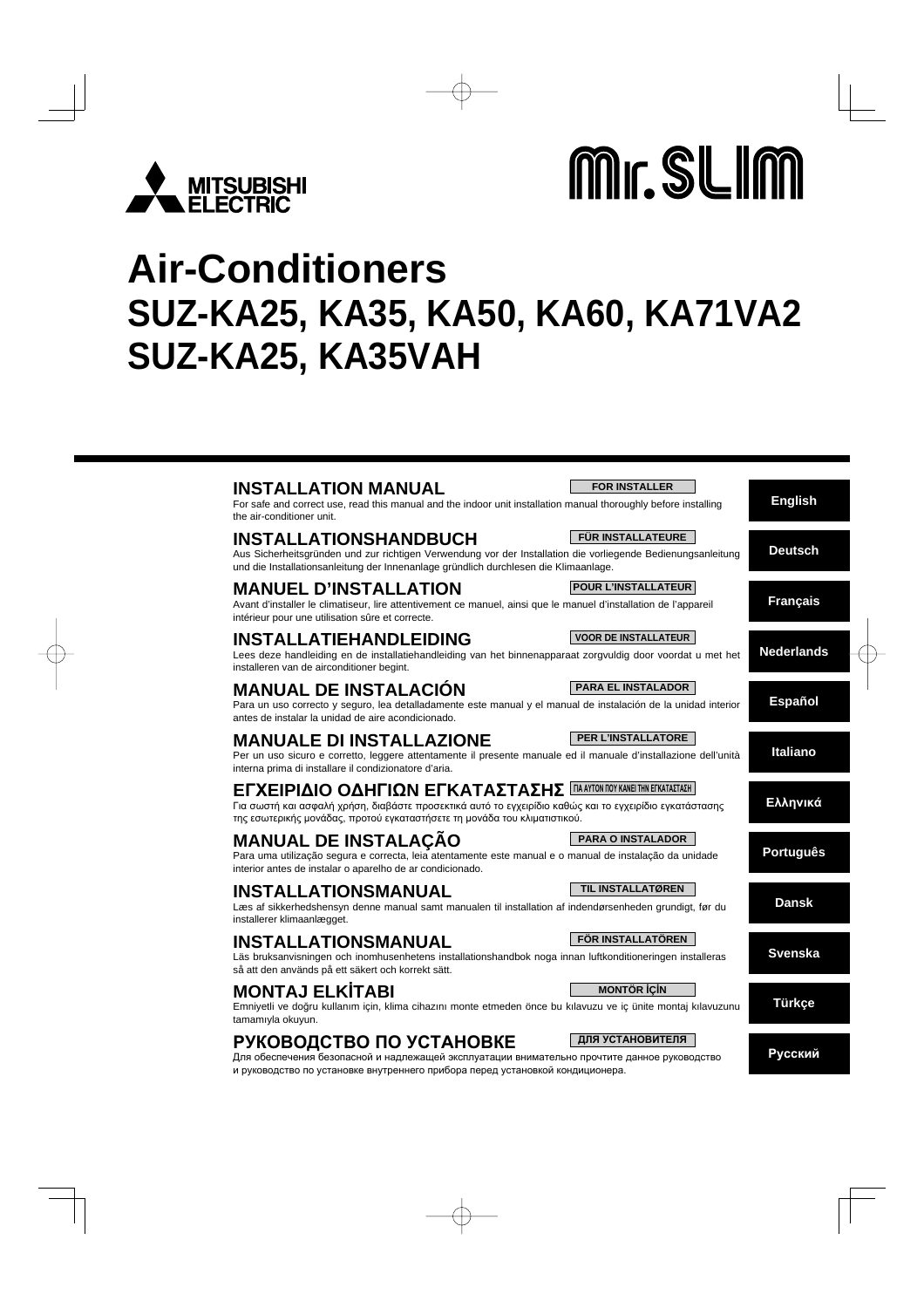# **Contents**

7. Maintenance . . . . . . . . . . . . . . . . . . . . . . . . . . . . . . . . . . . . . . . . . . . . . . . . . . 7

# **1. The following should always be observed for safety**

- **Please provide an exclusive circuit for the air conditioner and do not connect other electrical appliances to it.**
- **Be sure to read "The following should always be observed for safety" before installing the air conditioner.**
- Be sure to observe the cautions specified here as they include important **items related to safety.**
- **The indications and meanings are as follows.**

#### **Warning:**

**Could lead to death, serious injury, etc.**

#### **Caution:**

**Could lead to serious injury in particular environments when operated incorrectly.**

 **Warning:**

- **Do not install it by yourself (customer).** Incomplete installation could cause injury due to fire, electric shock, the **unit falling or leakage of water. Consult the dealer from whom you pur-**
- **chased the unit or special installer. • Install the unit securely in a place which can bear the weight of the unit.** When installed in an insufficient strong place, the unit could fall causing **injured.**
- Use the specified wires to connect the indoor and outdoor units securely **and attach the wires fi rmly to the terminal board connecting sections so the stress of the wires is not applied to the sections. Incomplete connecting and fi xing could cause fi re.**
- **Do not use intermediate connection of the power cord or the extension cord and do not connect many devices to one AC outlet.** It could cause a fire or an electric shock due to defective contact, defective **insulation, exceeding the permissible current, etc.**
- **Check that the refrigerant gas does not leak after installation has completed.**
- **Perform the installation securely referring to the installation manual. Incomplete installation could cause a personal injury due to fi re, electric shock, the unit falling or leakage of water.**
- **Caution:**
- **Perform grounding.**
- **Do not connect the ground wire to a gas pipe, water pipe arrester or telephone ground wire. Defective grounding could cause an electric shock. • Do not install the unit in a place where an inflammable gas leaks.**
- **If gas leaks and accumulates in the area surrounding the unit, it could cause an explosion.**
- **Install a ground leakage breaker depending on the installation place (where it is humid).**

**If a ground leakage breaker is not installed, it could cause an electric shock.**

• **After reading this manual, be sure to keep it together with the instruction manual in a handy place on the customer's site.**

 $(\frac{1}{x})$ : Indicates a part which must be grounded.

#### **Warning:**

**Carefully read the labels affi xed to the main unit.**

- **Perform electrical work according to the installation manual and be sure to use an exclusive circuit.**
- **If the capacity of the power circuit is insufficient or there is incomplete electrical work, it could result in a fire or an electric shock.**
- **Attach the electrical part cover to the indoor unit and the service panel to the outdoor unit securely. If the electrical part cover in the indoor unit and/or the service panel in the**
- **outdoor unit are not attached securely, it could result in a fire or an electric shock due to dust, water, etc.**
- **Be sure to use the part provided or specified parts for the installation work.**

**The use of defective parts could cause an injury or leakage of water due to a fi re, an electric shock, the unit falling, etc.**

- **Ventilate the room if refrigerant leaks during operation.**
- If the refrigerant comes in contact with a flame, poisonous gases will be **released.**
- **When pumping down the refrigerant, stop the compressor before disconnecting the refrigerant pipes. The compressor may burst if air etc. get into it.**
- **Perform the drainage/piping work securely according to the installation manual.**
- **If there is a defect in the drainage/piping work, water could drop from the unit and household goods could be wet and damaged.**
- **•** Fasten a flare nut with a torque wrench as specified in this manual. When fastened too tight, a flare nut may broken after a long period and **cause a leakage of refrigerant.**

# **2. Selecting the installation location**

## **2.1. Outdoor unit**

- Where it is not exposed to strong wind.
- Where airflow is good and dustless.
- Where it is not exposed to rain and direct sunshine.
- Where neighbours are not annoyed by operation sound or hot air.
- Where rigid wall or support is available to prevent the increase of operation sound or vibration.
- Where there is no risk of combustible gas leakage.
- When installing the unit at a high level, be sure to fix the unit legs.
- Where it is at least 3 m away from the antenna of TV set or radio. (Otherwise, images would be disturbed or noise would be generated.)
- Please install it in an area not affected by snowfall or blowing snow. In areas with heavy snow, please install a canopy, a pedestal and/or some baffle boards.
- Install the unit horizontally.

#### **Caution:**

**Avoid the following places for installation where air conditioner trouble is liable to occur.**

- **Where there is too much machine oil.**
- **Salty environment as seaside areas.**
- **Hot-spring areas.**
- **Where sulfi de gas exists.**
- **Other special atmospheric areas.**

**The outdoor unit produces condensate during the heating operation. Select the installation place to ensure to prevent the outdoor unit and/or the grounds from being wet by drain water or damaged by frozen drain water.**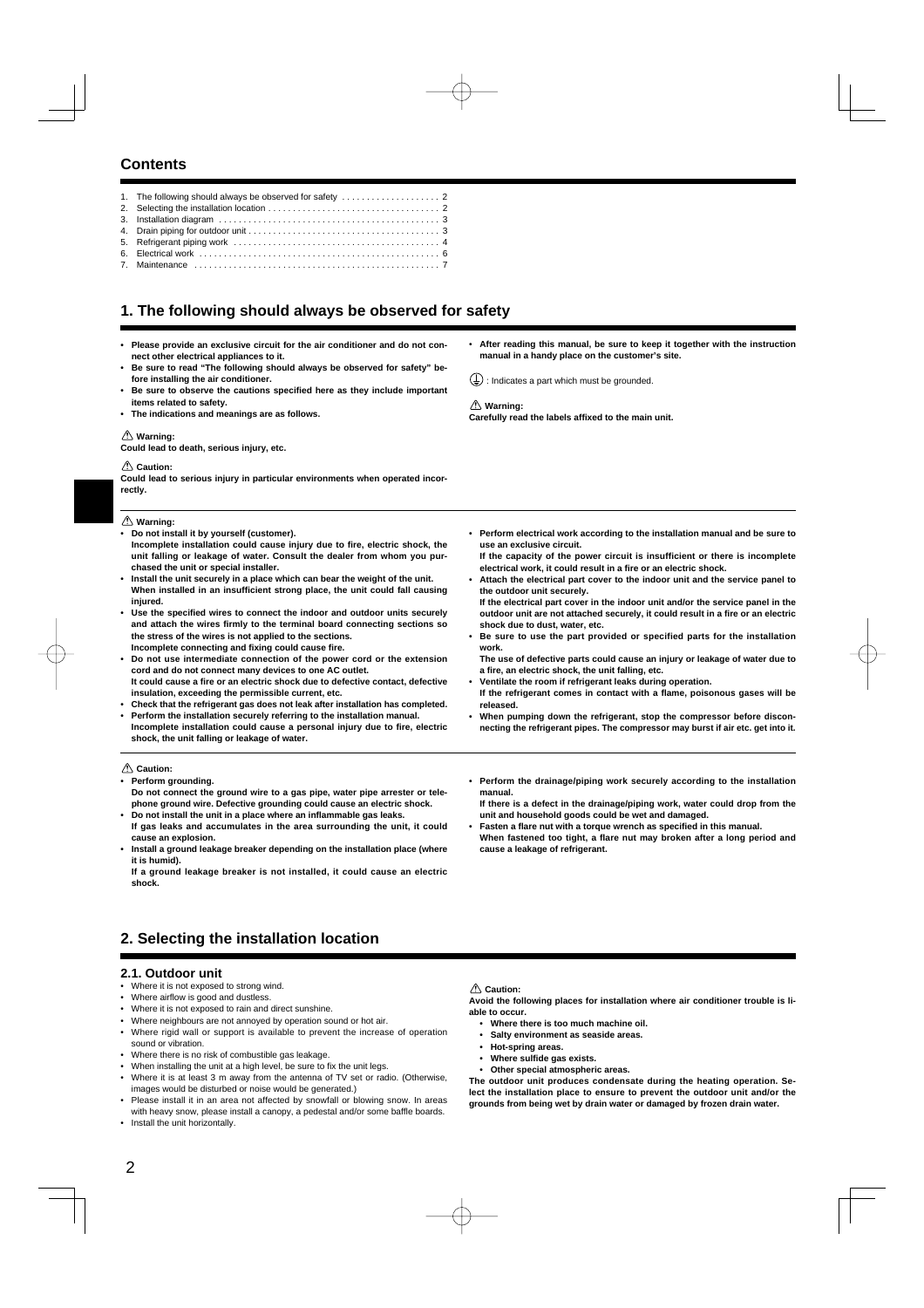

# **4. Drain piping for outdoor unit (Fig. 4-1)**

 **SUZ-KA25/35VA2**



## **3.1. Outdoor unit (Fig. 3-1)**

**Ventilation and service space**

# ■ **SUZ-KA25/KA35VA2**

- **SUZ-KA25/KA35VAH**
- A 100 mm or more
- $\circledR$  350 mm or more
- C Basically open 100 mm or more without any obstruction in front and on both sides of the unit.
- $@$  200 mm or more (Open two sides of left, right, or rear side.)

#### ■ **SUZ-KA50/KA60/KA71VA2**

- A 100 mm or more
- B 350 mm or more
- C 500 mm or more

When the piping is to be attached to a wall containing metals (tin plated) or metal netting, use a chemically treated wooden piece 20 mm or thicker between the wall and the piping or wrap 7 to 8 turns of insulation vinyl tape around the piping.

Units should be installed by licensed contractor accordingly to local code requirement.

#### **When operating the air conditioner in low outside temperature, be sure to follow the instructions described below.**

- Never install the outdoor unit in a place where its air inlet/outlet side may be exposed directly to wind.
- To prevent exposure to wind, install the outdoor unit with its air inlet side facing the wall.
- To prevent exposure to wind, it is recommended to install a baffle board on the air outlet side of the outdoor unit.



# **4.1. Accessories**

Check the following parts before installation.

| <outdoor unit=""></outdoor> |                                        |  |  |
|-----------------------------|----------------------------------------|--|--|
|                             | Drain socket (for VA2 type only)       |  |  |
| Ø                           | Drain cap ø33 (for SUZ-KA50/KA60 only) |  |  |

- Provide drain piping before indoor and outdoor piping connection. (It will be hard to install drain socket  $\bigcirc$  if indoor and outdoor piping connection is conducted prior to drain piping as outdoor unit becomes immovable.)
- Connect the drain hose  $\bigcirc$  (obtainable at a store, inside diameter: 15 mm) as shown in the figure for drainage.
- Make sure to provide drain piping with a downhill grade for easy drain flow.

#### **Note:**

**Do not use the drain socket**  $\bullet$  **in the cold region. Drain may freeze and it makes the fan stop.**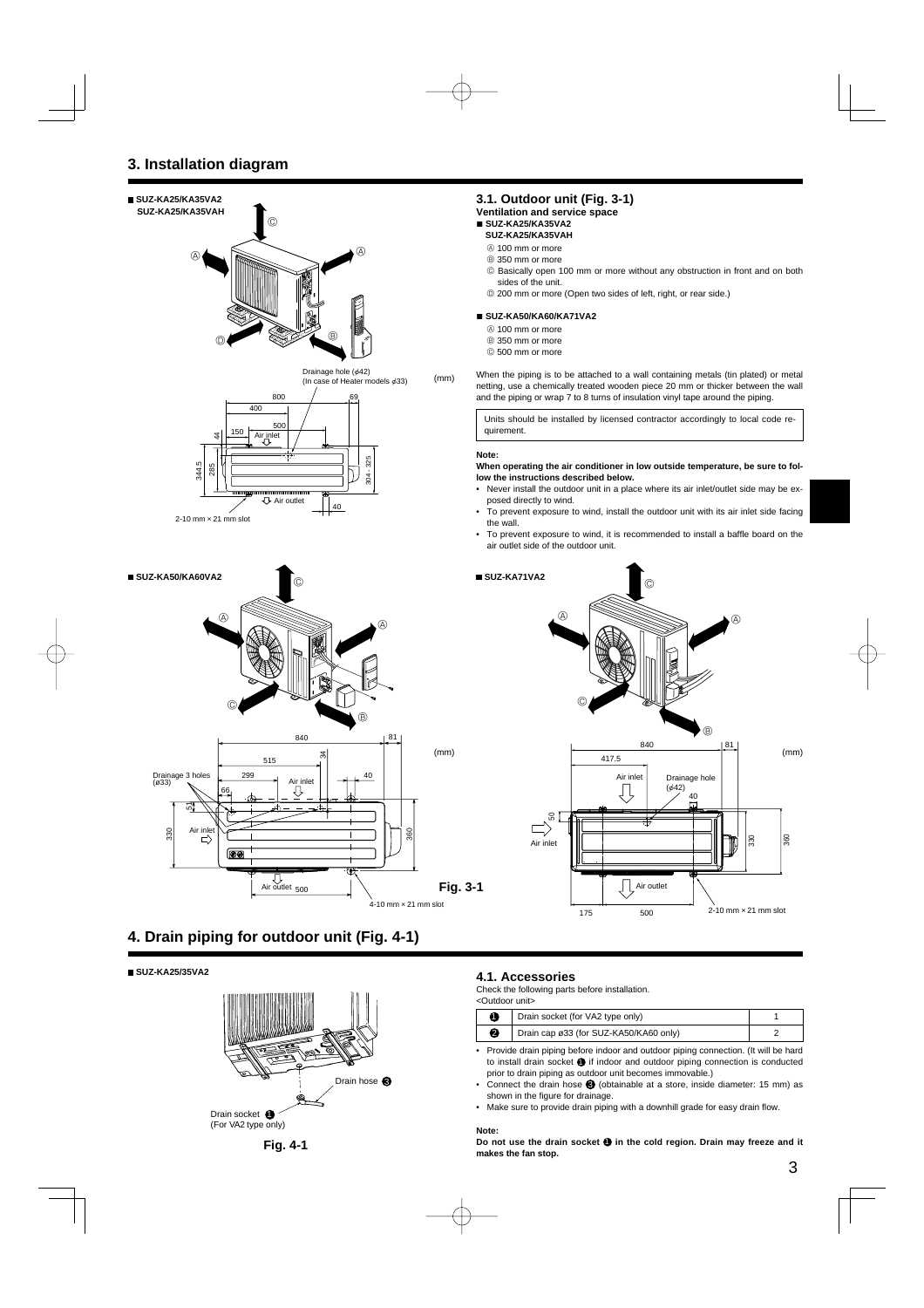

**Fig. 5-1**



**Fig. 5-2**



**► Check that the difference between the heights of the indoor and outdoor units, the length of refrigerant pipe, and the number of bends in the pipe are within the limits shown below.**

| <b>Models</b>      | (A) Pipe length | (B) Height        | (C) Number of   |
|--------------------|-----------------|-------------------|-----------------|
|                    | (one way)       | difference        | bends (one way) |
| SUZ-KA25/KA35      | Max. 20 m       | Max. 12 m         | Max. of 10      |
| SUZ-KA50/KA60/KA71 | Max. 20 m       | Max. 30 m *(15 m) | Max. of 10      |
|                    |                 | ): MFZ            |                 |

- Height difference limitations are binding regardless of which unit, indoor or outdoor, is positioned higher.
- Refrigerant adjustment ... If pipe length exceeds 7 m, additional refrigerant (R410A) charge is required.

<sup>(</sup>The outdoor unit is charged with refrigerant for pipe length up to 7 m.)

|                            | Up to 7 m          | No additional charge is required.                |  |
|----------------------------|--------------------|--------------------------------------------------|--|
| Pipe length                | Exceeding 7 m      | Additional charge is required.                   |  |
|                            |                    | (Refer to the table below.)                      |  |
| Refrigerant<br>to be added | SUZ-KA25/KA35 type | 30 g $\times$ (refrigerant piping length (m) -5) |  |
|                            | SUZ-KA50/KA60 type | 20 g $\times$ (refrigerant piping length (m) -7) |  |
|                            | SUZ-KA71 type      | 55 g $\times$ (refrigerant piping length (m) -7) |  |

#### **Piping preparation**

• Refrigerant pipes of 3, 5, 7, 10 and 15 m are available as optional items.

(1) Table below shows the specifications of pipes commercially available.

| Model    | Pipe       | Outside diameter |      | Min. wall        | Insulation | Insulation     |
|----------|------------|------------------|------|------------------|------------|----------------|
|          |            | mm               | inch | thickness        | thickness  | material       |
| SUZ-KA25 | For liquid | 6.35             | 1/4  | $0.8$ mm         | 8 mm       |                |
|          | For gas    | 9.52             | 3/8  | $0.8$ mm         | 8 mm       |                |
| SUZ-KA35 | For liquid | 6.35             | 1/4  | $0.8$ mm         | 8 mm       |                |
|          | For gas    | 9.52             | 3/8  | $0.8$ mm         | 8 mm       | Heat resisting |
| SUZ-KA50 | For liquid | 6.35             | 1/4  | $0.8$ mm         | 8 mm       | foam plastic   |
|          | For gas    | 12.7             | 1/2  | $0.8$ mm         | 8 mm       | 0.045 specific |
| SUZ-KA60 | For liquid | 6.35             | 1/4  | $0.8$ mm         | 8 mm       | gravity        |
|          | For gas    | 15.88            | 5/8  | $0.8$ mm         | 8 mm       |                |
| SUZ-KA71 | For liquid | 9.52             | 3/8  | $0.8$ mm         | 8 mm       |                |
|          | For gas    | 15.88            | 5/8  | $1.0 \text{ mm}$ | 8 mm       |                |

(2) Ensure that the 2 refrigerant pipes are well insulated to prevent condensation. (3) Refrigerant pipe bending radius must be 100 mm or more.

#### **Caution:**

**Using careful insulation of specifi ed thickness. Excessive thickness prevents storage behind the indoor unit and smaller thickness causes dew drippage.**

#### **5.2. Flaring work**

- Main cause of gas leakage is defect in flaring work.
- Carry out correct flaring work in the following procedure.

#### **5.2.1. Pipe cutting (Fig. 5-3)**

• Using a pipe cutter cut the copper tube correctly.

#### **5.2.2. Burrs removal (Fig. 5-4))**

- Completely remove all burrs from the cut cross section of pipe/tube.
- Put the end of the copper tube/pipe to downward direction as you remove burrs in order to avoid burrs drop in the tubing.

#### **5.2.3. Putting nut on (Fig. 5-5)**

• Remove flare nuts attached to indoor and outdoor unit, then put them on pipe/ tube having completed burr removal. (not possible to put them on after flaring work)

#### **5.2.4. Flaring work (Fig. 5-6)**

• Carry out flaring work using flaring tool as shown at the right.

|               | Dimension                       |                      |  |
|---------------|---------------------------------|----------------------|--|
| Pipe diameter | $A$ (mm)                        |                      |  |
| (mm)          | When the tool for R410A is used | $B_{-0.4}^{+0}$ (mm) |  |
|               | Clutch type                     |                      |  |
| 6.35          | $0 - 0.5$                       | 9.1                  |  |
| 9.52          | $0 - 0.5$                       | 13.2                 |  |
| 12.7          | $0 - 0.5$                       | 16.6                 |  |
| 15.88         | $0 - 0.5$                       | 19.7                 |  |

Firmly hold copper tube in a die in the dimension shown in the table at above.









b Copper tube/pipe © Spare reamer d Pipe cutter

a Flare nut b Copper tube

<sup>3</sup> Flaring tool b Die © Copper tube d Flare nut e Yoke

**Fig. 5-5**



**Fig. 5-6**

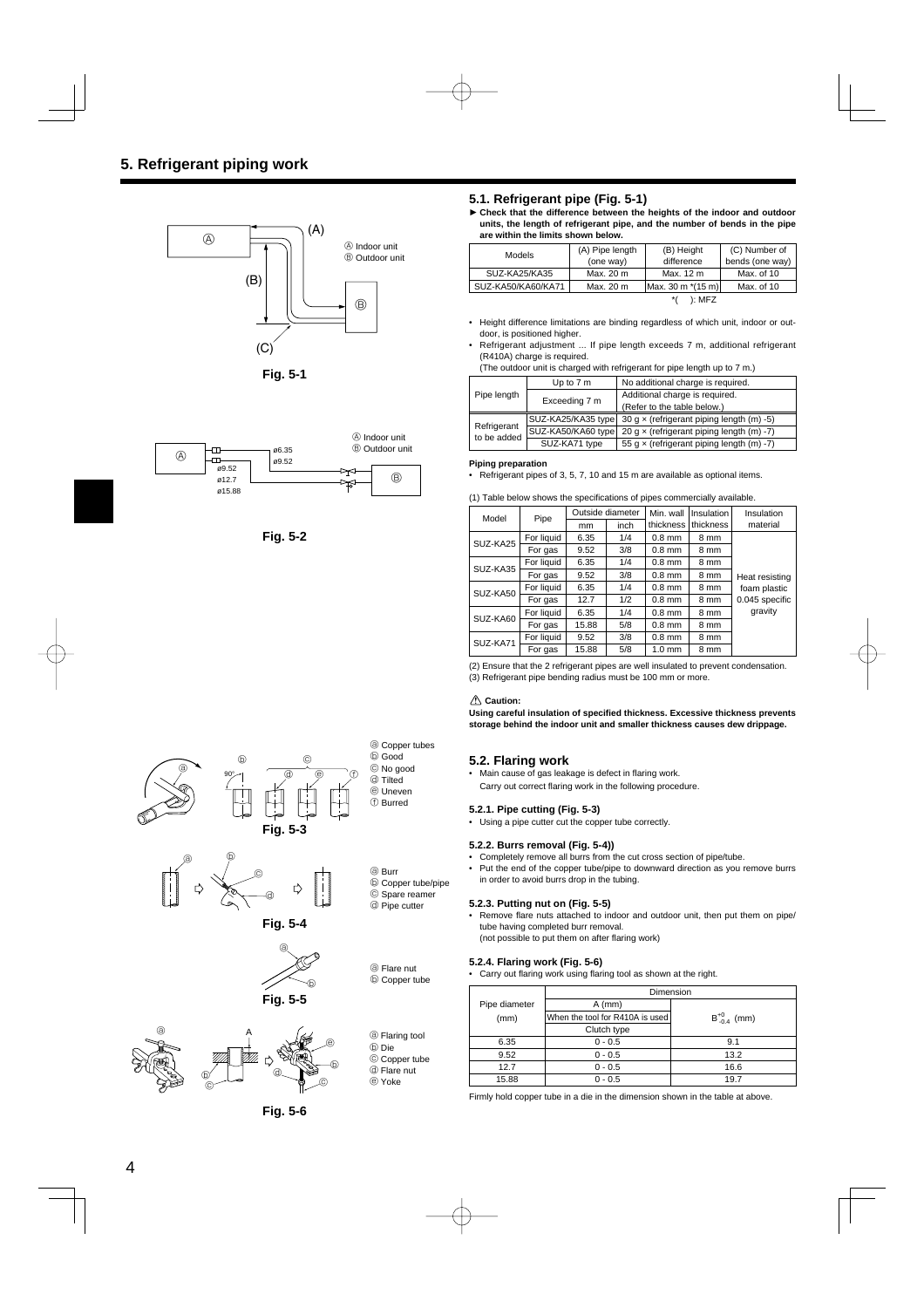

**Fig. 5-7**



**Fig. 5-8**

#### **5.2.5. Check (Fig. 5-7)**

- Compare the flared work with a figure in right side hand.
- If flare is noted to be defective, cut off the flared section and do flaring work again.

```
a Smooth all around f Scratch on flared plane
```
- $\circledR$  Inside is shining without any scratches  $\circledR$  Cracked
- © Even length all around h D Uneven
	-
- **d** Too much in Bad examples
- e Tilted
- 
- Apply a thin coat of refrigeration oil on the seat surface of pipe. (Fig. 5-8)
- For connection first align the center, then tighten the first 3 to 4 turns of flare nut. • Use tightening torque table below as a guideline for indoor unit side union joint section, and tighten using two wrenches. Excessive tightening damages the flare section.

| Copper pipe O.D. | Flare nut O.D. | Tightening torque |
|------------------|----------------|-------------------|
| (mm)             | (mm)           | $(N-m)$           |
| ø6.35            |                | 14 - 18           |
| ø9.52            | つつ             | $34 - 42$         |
| ø12.7            | 26             | $49 - 61$         |
| ø15.88           |                | $68 - 82$         |

#### **Warning:**

**When installing the unit, securely connect the refrigerant pipes before starting the compressor.**

 **Warning:**

**Be careful of fl ying fl are nut! (Internally pressurized)**

**Remove the fl are nut as follows:**

- **1. Loosen the nut until you hear a hissing noise. 2. Do not remove the nut until the gas has been completely released (i.e., hissing noise stops).**
- **3. Check that the gas has been completely released, and then remove the nut.**

# **5.5. Purging procedures leak test**

Hexagonal wrench

\*4 to 5 turns



(or the vacuum pump with the function to prevent the back flow)

valve (for R410A)

Handle High

Charge hose (for R410A)

Vacuum pump Adapter for preventing the back flow

Handle Low

**Wind** 

Charge hose (for R410A)

Stop valv

Service port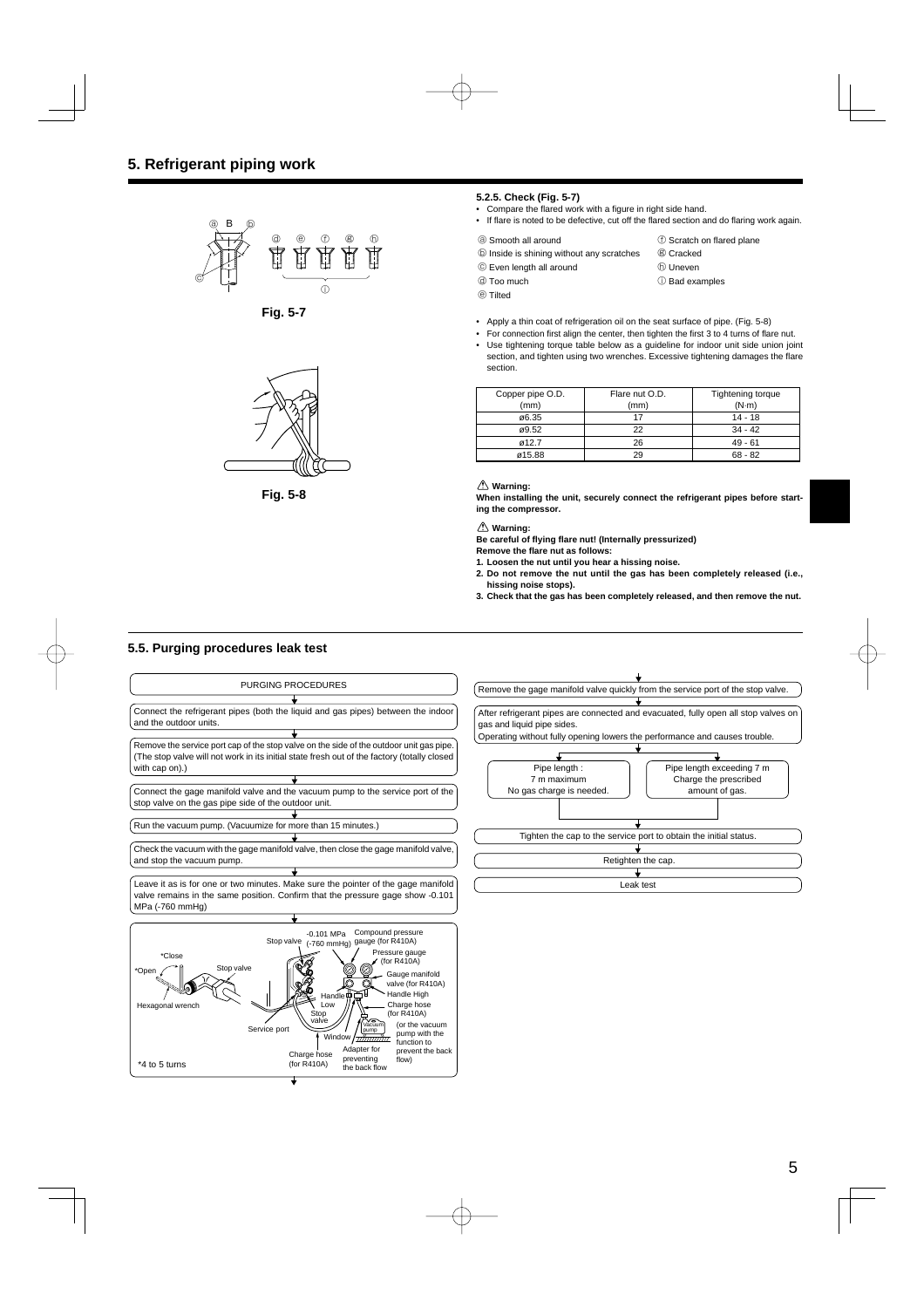









**Fig. 6-4**

#### **6.1. Outdoor unit (Fig. 6-1, Fig. 6-2, Fig. 6-3, Fig. 6-4)**

- 1 Remove the service panel.
- 2 Wire the cables referring to the Fig. 6-1, Fig. 6-2, Fig. 6-3 and the Fig. 6-4.

• Perform wiring as shown in the diagram to the lower left. (Procure the cable locally) (Fig. 6-2)

Make sure to use cables of the correct polarity only.

- A Connecting cable
- B Indoor terminal block
- C Outdoor terminal block
- D Always install an earth wire longer than other cables. E Power supply cord

#### **Caution:**

- **Use care not to make miswiring.**
- **Firmly tighten the terminal screws to prevent then from loosening.**
- After tightening, pull the wires lightly to confirm that they do not move.
- Connect cable from the indoor unit correctly on the terminal-block.
- Use the same terminal block and polarity as is used with the indoor unit.
- For aftercare maintenance, give extra length to connecting cable.
	- Both end of connecting cable (extension wire) are peeled off. When too long, or connected by cutting off the middle, peel off power supply cable to the size given in the figure.
	- Be careful not to contact connecting cable with piping.

#### **Caution:**

- **Use care not to make miswiring. (Fig. 6-4)**
- **Firmly tighten the terminal screws to prevent them from loosening.**
- After tightening, pull the wires lightly to confirm that they do not move.

#### **Warning:**

- **Be sure to attach the service panel of the outdoor unit securely. If it is not**  attached correctly, it could result in a fire or an electric shock due to dust, **water, etc.**
- **Tighten terminal screws securely.**
- **Wiring should be done so that the power lines are not subject to tension.**  Otherwise, heat may be generated or fire may occur.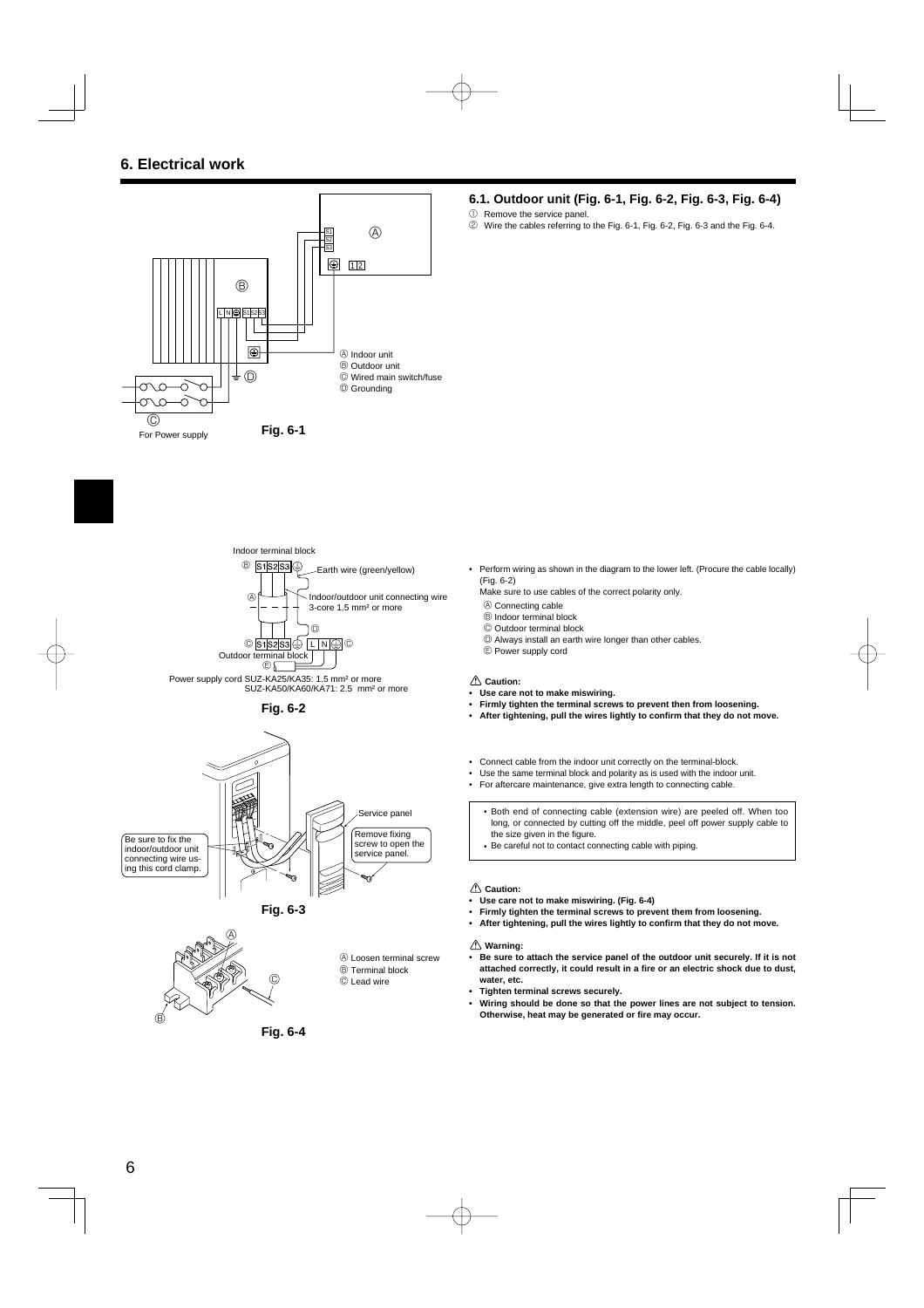#### **6.2. Field electrical wiring**

| Outdoor unit model              |                                                   | SUZ-KA25/KA35                    | SUZ-KA35 *3                      | SUZ-KA50/KA60/KA71         |
|---------------------------------|---------------------------------------------------|----------------------------------|----------------------------------|----------------------------|
| Outdoor unit power supply       |                                                   | $\sim$ /N (single), 50 Hz, 230 V | $\sim$ /N (single), 50 Hz, 230 V | ~/N (single), 50 Hz, 230 V |
|                                 | Outdoor unit input capacity Main switch (Breaker) | 10 A                             | 16 A                             | 20 A                       |
| $x \approx$                     | Outdoor unit power supply                         | $2 \times$ Min. 1.5              | $2 \times$ Min. 2.0              | $2 \times$ Min. 2.5        |
| Wiring<br>Wire No.<br>size (mm) | Outdoor unit power supply earth                   | 1 × Min. 1.5                     | $1 \times$ Min. 2.0              | $1 \times$ Min. 2.5        |
|                                 | Indoor unit-Outdoor unit                          | $3 \times 1.5$ (Polar)           | $3 \times 1.5$ (Polar)           | $3 \times 1.5$ (Polar)     |
|                                 | Indoor unit-Outdoor unit earth                    | $1 \times$ Min. $1.5$            | $1 \times$ Min. 1.5              | $1 \times$ Min. $1.5$      |
| Circuit<br>rating               | Outdoor unit L-N<br>$*$                           | AC 230 V                         | AC 230 V                         | AC 230 V                   |
|                                 | Indoor unit-Outdoor unit S1-S2<br>$*$             | AC 230 V                         | AC 230 V                         | AC 230 V                   |
|                                 | Indoor unit-Outdoor unit S2-S3<br>$*2$            | DC 12 V ~ DC 24 V                | DC 12 V ~ DC 24 V                | DC 12 V ~ DC 24 V          |

\*1. A breaker with at least 3 mm contact separation in each poles shall be provided. Use earth leakage breaker (NV).

\*2. The figures are NOT always against the ground.

S3 terminal has DC 24 V against S2 terminal. However between S3 and S1, these terminals are NOT electrically insulated by the transformer or other device. \*3. In case of PEAD-RP35JA series combination.

#### **Notes: 1. Wiring size must comply with the applicable local and national code.**

2. Power supply cords and Indoor/Outdoor unit connecting cords shall not be lighter than polychloroprene sheathed flexible cord. (Design 60245 IEC 57) **3. Install an earth longer than other cables.**



#### **Warning:**

**There is high voltage potential on the S3 terminal caused by electrical circuit design that has no electrical insulation between power line and communication**  signal line. Therefore, please turn off the main power supply when servicing. And do not touch the S1, S2, S3 terminals when the power is energized. If isolator **should be used between indoor unit and outdoor unit, please use 3-poles type.**

# **7. Maintenance**



- $\textcircled{4}$  Indoor unit  $\textcircled{4}$  Refrigerant gas cylinder for R410A with siphon
- **B** Union **I Refrigerant (liquid)**
- © Liquid pipe  $\bigcirc$  Electronic scale for refrigerant charging
- **C** Gas pipe **K** Charge hose (for R410A)
- E Stop valve L Gauge manifold valve (for R410A)
- $\circledR$  Outdoor unit  $\circledR$  Service port
- G Refrigerant gas cylinder operating valve
- **7.1. Gas charge (Fig. 7-1)**
- **1. Connect gas cylinder to the service port of stop valve (3-way).**
- **2. Execute air purge of the pipe (or hose) coming from refrigerant gas cylinder. 3. Replenish specified amount of refrigerant, while running the air conditioner for cooling.**

#### **Note:**

In case of adding refrigerant, comply with the quantity specified for the refrig**erating cycle.**

#### **Caution:**

- **Do not discharge the refrigerant into the atmosphere.**
- **Take care not to discharge refrigerant into the atmosphere during installation, reinstallation, or repairs to the refrigerant circuit.**
- **For additional charging, charge the refrigerant from liquid phase of the gas cylinder.**
- **If the refrigerant is charged from the gas phase, composition change may occur in the refrigerant inside the cylinder and the outdoor unit. In this case, ability of the refrigerating cycle decreases or normal operation can be impossible. However, charging the liquid refrigerant all at once may cause the compressor to be locked. Thus, charge the refrigerant slowly.**

To maintain the high pressure of the gas cylinder, warm the gas cylinder with warm water (under 40°C) during cold season. But never use naked fire or steam.

**Fig. 7-1**